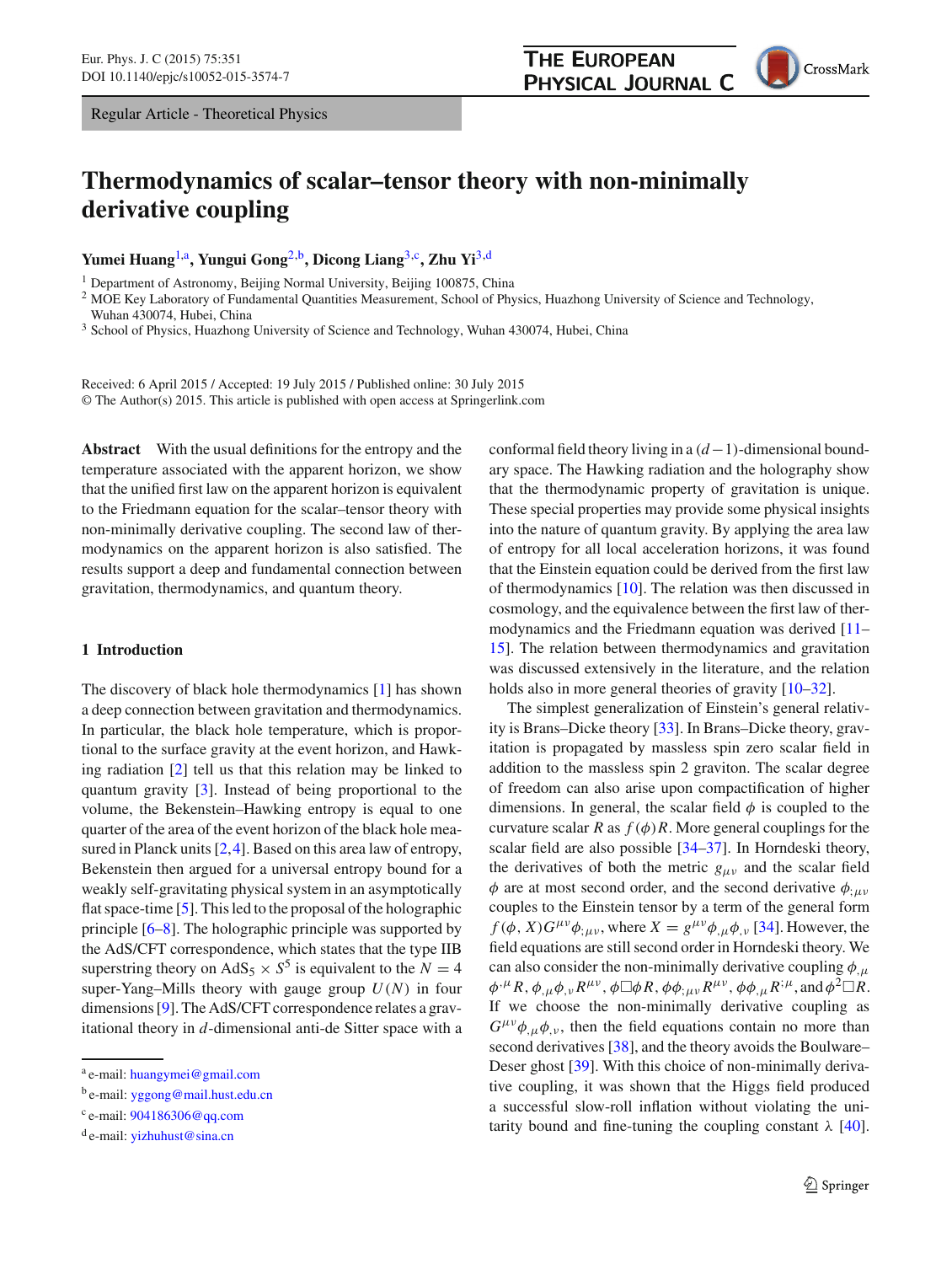The scalar–tensor theory with the non-minimally derivative coupling  $\omega^2 G^{\mu\nu}\phi_{,\mu}\phi_{,\nu}$  was discussed by lots of researchers recently [\[41](#page-4-4)[–70\]](#page-4-5).

In this paper, we discuss the thermodynamics of the scalar–tensor theory with non-minimally derivative coupling  $\omega^2 G^{\mu\nu}\phi_{,\mu}\phi_{,\nu}$ . The paper is organized as follows. In Sect. [2,](#page-1-0) we review the scalar–tensor theory with non-minimally derivative coupling. The relation between the first law of thermodynamics and the Friedmann equation is presented in Sect. [3.](#page-1-1) We discuss the second law of thermodynamics in Sect. [4,](#page-3-14) and conclusions are drawn in Sect. [5.](#page-3-15)

## <span id="page-1-0"></span>**2 The scalar–tensor theory with non-minimally derivative coupling**

The action for the general scalar–tensor theory with nonminimally derivative coupling which contains only up to second derivatives is

<span id="page-1-2"></span>
$$
S = \int d^4x \sqrt{-g} \left[ \frac{M_{\text{pl}}^2}{2} R \right]
$$
  

$$
-\frac{1}{2} (g^{\mu\nu} - \omega^2 G^{\mu\nu}) \partial_\mu \phi \partial_\nu \phi - V(\phi) \right] + S_b,
$$
 (1)

where the Planck mass  $M_{\text{pl}}^2 = (8\pi G)^{-1} = \kappa^{-2}$ , w is the coupling constant with the dimension of inverse mass,  $V(\phi)$ corresponds to the scalar field potential, and  $S_b$  is the action for the background matter, which includes dust and radiation. Varying the action [\(1\)](#page-1-2) with respect to the metric  $g_{\mu\nu}$ , we get

$$
G_{\mu\nu} = R_{\mu\nu} - \frac{1}{2}g_{\mu\nu}R = \kappa^2(T_{\mu\nu}^b + T_{\mu\nu}^c),
$$
 (2)

where  $T_{\mu\nu}^{b}$  is the energy-momentum tensor for the background matter, and the effective energy-momentum tensor  $T_{\mu\nu}^c$  for the scalar field is

$$
T_{\mu\nu}^{c} = \phi_{,\mu}\phi_{,\nu} - \frac{1}{2}g_{\mu\nu}(\phi_{,\alpha})^{2} - g_{\mu\nu}V(\phi)
$$
  

$$
-\omega^{2}\left\{-\frac{1}{2}\phi_{,\mu}\phi_{,\nu} R + 2\phi_{,\alpha}\nabla_{(\mu}\phi R_{\nu)}^{\alpha} + \phi^{,\alpha}\phi^{,\beta}R_{\mu\alpha\nu\beta}\right\}
$$

$$
+\nabla_{\mu}\nabla^{\alpha}\phi\nabla_{\nu}\nabla_{\alpha}\phi - \nabla_{\mu}\nabla_{\nu}\phi\square\phi - \frac{1}{2}(\phi_{,\alpha})^{2}G_{\mu\nu}
$$

$$
+g_{\mu\nu}\left[-\frac{1}{2}\nabla^{\alpha}\nabla^{\beta}\phi\nabla_{\alpha}\nabla_{\beta}\phi + \frac{1}{2}(\square\phi)^{2} - \phi_{,\alpha}\phi_{,\beta} R^{\alpha\beta}\right]\right\}.
$$
(3)

<span id="page-1-3"></span>Using the homogeneous and isotropic Friedmann–Robertson– Walker (FRW) metric,

$$
ds^{2} = -dt^{2} + \frac{a(t)^{2}}{1 - kr^{2}} dr^{2} + a(t)^{2}r^{2} (d\theta^{2} + \sin^{2}\theta d\phi^{2}),
$$
 (4)

where  $k = 0, -1, +1$  represents a flat, open, and closed universe respectively, we obtain  $T_{00}^c$  and  $T_{11}^c$ :

$$
T_{00}^c = \frac{1}{2}\dot{\phi}^2 + V(\phi) + \frac{9}{2}\omega^2 H^2 \dot{\phi}^2 + \frac{3}{2}\omega^2 \frac{k}{a^2} \dot{\phi}^2,\tag{5}
$$

$$
T_{11}^{c} = \frac{a^{2}}{1 - kr^{2}} \left[ \frac{1}{2} \dot{\phi}^{2} - V(\phi) - \frac{\omega^{2}}{2} \dot{\phi}^{2} \left( 2\dot{H} + 3H^{2} - \frac{k}{a^{2}} + \frac{4H\ddot{\phi}}{\dot{\phi}} \right) \right].
$$
 (6)

Therefore, the effective energy density and pressure for the scalar field are given by

$$
\rho_c = \frac{\dot{\phi}^2}{2} \left( 1 + 9\omega^2 H^2 + 3\omega^2 \frac{k}{a^2} \right) + V(\phi),\tag{7}
$$
\n
$$
p_c = \frac{1}{2} \dot{\phi}^2 - V(\phi) - \frac{\omega^2}{2} \dot{\phi}^2 \left( 2\dot{H} + 3H^2 - \frac{k}{a^2} + \frac{4H\ddot{\phi}}{\dot{\phi}} \right).
$$
\n(8)

The Friedman equations are

<span id="page-1-5"></span>
$$
H^{2} + \frac{k}{a^{2}} = \frac{8\pi G}{3}(\rho_{b} + \rho_{c}) = \frac{8\pi G}{3} \left[ \frac{1}{2}\dot{\phi}^{2} + V(\phi) + \frac{9}{2}\omega^{2}H^{2}\dot{\phi}^{2} + \frac{3}{2}\omega^{2}\frac{k}{a^{2}}\dot{\phi}^{2} + \rho_{b} \right],
$$
 (9)

$$
\dot{H} - \frac{k}{a^2} = -4\pi G \left[ \dot{\phi}^2 + 3\omega^2 H^2 \dot{\phi}^2 + 2\omega^2 \frac{k}{a^2} \dot{\phi}^2 - \omega^2 \frac{d}{dt} (H \dot{\phi}^2) + \rho_b + p_b \right].
$$
 (10)

If the non-minimally derivative coupling is absent,  $\omega^2$  = 0, we recover the standard result of Einstein gravity with canonically scalar field.

### <span id="page-1-1"></span>**3 The relation between the first law of thermodynamics and Friedmann equation**

In this section, we discuss the equivalence between the first law of thermodynamics on the apparent horizon and Friedmann equation. For a spherically symmetric space-time with the metric  $ds^2 = g_{ab} dx^a dx^b + \tilde{r}^2 d\Omega^2$ , where the unit spherical metric  $d\Omega^2 = d\theta^2 + \sin^2 \theta d\phi^2$ , the apparent horizon is defined as  $f = g^{ab}\tilde{r}_{,a}\tilde{r}_{,b} = 0$ , the dynamical surface gravity at the apparent horizon is  $\kappa = \nabla_a \nabla^a \tilde{r}/2$  [\[16](#page-3-16)], and the Hawking temperature associated with the apparent horizon is  $T = |\kappa|/2\pi$ . For the FRW metric [\(4\)](#page-1-3), the apparent horizon is

<span id="page-1-4"></span>
$$
\tilde{r}_A = (H^2 + k/a^2)^{-1/2}.
$$
\n(11)

The surface gravity at the apparent horizon is

$$
\kappa = \frac{1}{2} \nabla_a \nabla^a \tilde{r} = -\frac{1}{\tilde{r}_A} \left( 1 - \frac{\dot{\tilde{r}}_A}{2H\tilde{r}_A} \right),\tag{12}
$$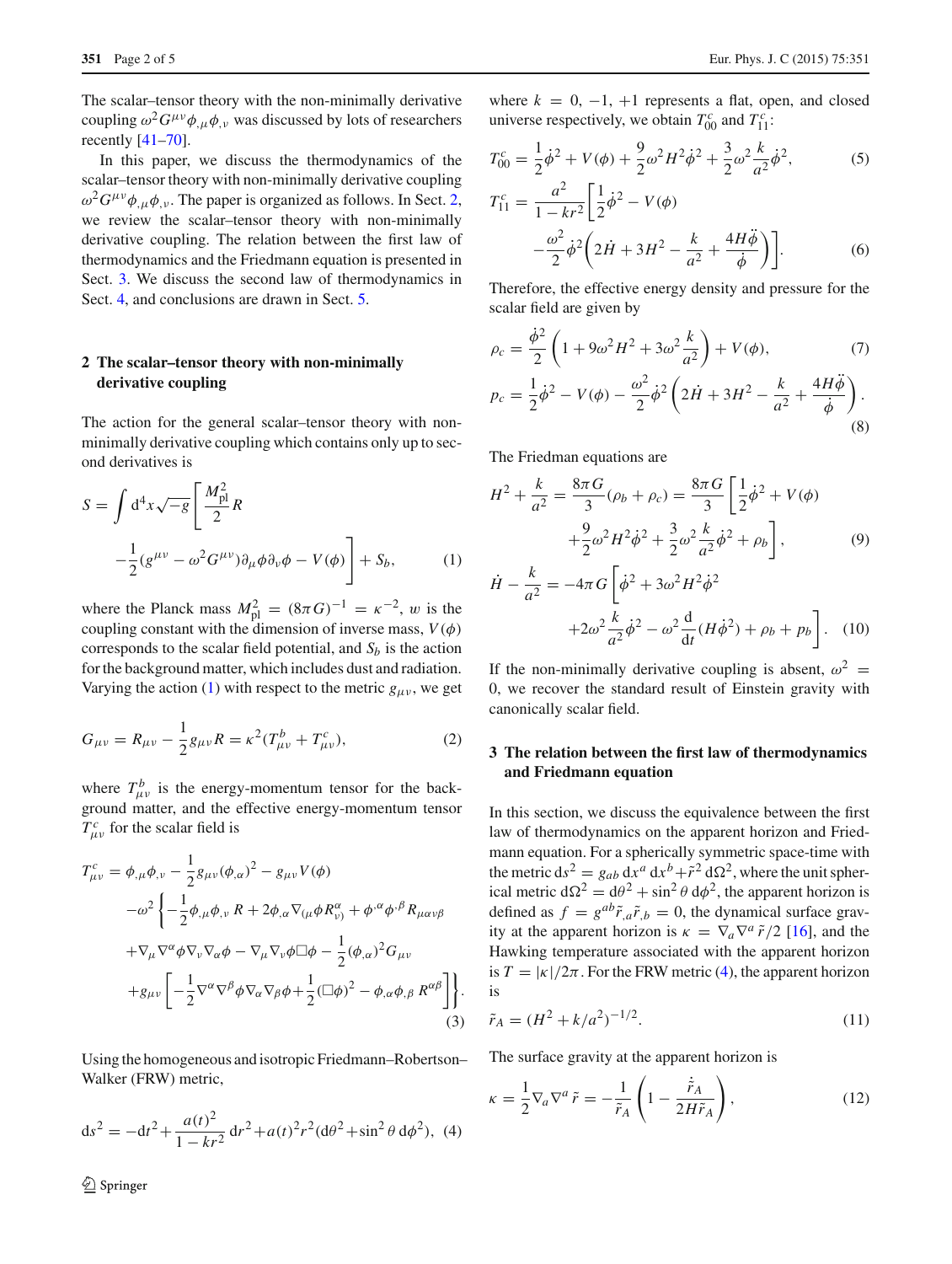and the associated temperature is  $T_A = \kappa/2\pi$ . The entropy enclosed by the apparent horizon is  $S_A = \pi \tilde{r}_A^2/G$ . Therefore, we have

$$
T_A \, \mathrm{d}S_A = -\frac{1}{2\pi \tilde{r}_A} \left( 1 - \frac{\dot{\tilde{r}}_A}{2H\tilde{r}_A} \right) \frac{2\pi \tilde{r}_A}{G} \dot{\tilde{r}}_A \, \mathrm{d}t
$$
\n
$$
= -\frac{1}{G} \left( 1 - \frac{\dot{\tilde{r}}_A}{2H\tilde{r}_A} \right) \dot{\tilde{r}}_A \, \mathrm{d}t. \tag{13}
$$

For the scalar–tensor theory with non-minimally derivative coupling, the effective total energy density is  $\rho_{\text{tot}} =$  $\rho_b + \rho_c$ . The total energy of the system inside the apparent horizon is  $E = \rho_{\text{tot}} V$ , where the volume  $V = 4\pi \tilde{r}_A^3/3$ . So the energy change is

<span id="page-2-0"></span>
$$
dE = \rho_{\text{tot}} dV + V d\rho_{\text{tot}} = \rho_{\text{tot}} 4\pi \tilde{r}_A^2 d\tilde{r}_A + \frac{4}{3} \pi \tilde{r}_A^3 d\rho_{\text{tot}}, \quad (14)
$$

where  $d\tilde{r}_A = \tilde{r}_A dt$ , and  $d\rho_{tot} = \dot{\rho}_{tot} dt$ . By using the energy conservation for the total energy,

$$
\dot{\rho}_{\text{tot}} + 3H(\rho_{\text{tot}} + p_{\text{tot}}) = 0,\tag{15}
$$

we have

$$
d\rho_{\text{tot}} = -3H(\rho_{\text{tot}} + p_{\text{tot}})dt. \tag{16}
$$

Substituting the above result into Eq.  $(14)$ , we get

$$
dE = 4\pi \tilde{r}_A^2 \rho_{\text{tot}} \dot{\tilde{r}}_A dt - 4\pi \tilde{r}_A^3 H (\rho_{\text{tot}} + p_{\text{tot}}) dt. \tag{17}
$$

The work term *W* d*V* with  $W = (\rho_{tot} - p_{tot})/2$  is

$$
W dV = 2\pi \tilde{r}_A^2 (\rho_{\text{tot}} - p_{\text{tot}}) \dot{\tilde{r}}_A dt.
$$
 (18)

Applying the unified first law,

$$
dE = T_A dS_A + W dV, \tag{19}
$$

<span id="page-2-1"></span>we get

$$
4\pi \tilde{r}_A^3 H(\rho_{\text{tot}} + p_{\text{tot}}) \left( 1 - \frac{\dot{\tilde{r}}_A}{2H\tilde{r}_A} \right) = \frac{1}{G} \left( 1 - \frac{\dot{\tilde{r}}_A}{2H\tilde{r}_A} \right) \dot{\tilde{r}}_A.
$$
\n(20)

<span id="page-2-2"></span>Taking the time derivative of the apparent horizon  $\tilde{r}_A$  defined in Eq.  $(11)$ , we get

$$
\dot{\tilde{r}}_A = -\tilde{r}_A^3 H \left( \dot{H} - \frac{k}{a^2} \right). \tag{21}
$$

Combining Eqs.  $(20)$  and  $(21)$ , we get

<span id="page-2-4"></span>
$$
\dot{H} - \frac{k}{a^2} = -4\pi G(\rho_{\text{tot}} + p_{\text{tot}}) = -4\pi G \left[ \dot{\phi}^2 + 3\omega^2 H^2 \dot{\phi}^2 + 2\omega^2 \frac{k}{a^2} \dot{\phi}^2 - \omega^2 \frac{d}{dt} (H \dot{\phi}^2) + \rho_b + p_b \right].
$$
 (22)

Using the energy conservation equation [\(15\)](#page-2-3), and integrating Eq. [\(22\)](#page-2-4), we obtain the Friedman equation

$$
H^{2} + \frac{k}{a^{2}} = \frac{8\pi G}{3} \left[ \frac{\dot{\phi}^{2}}{2} \left( 1 + 9\omega^{2} H^{2} + 3\omega^{2} \frac{k}{a^{2}} \right) + V(\phi) + \rho_{b} \right].
$$
\n(23)

Thus, we derive the Friedmann equation from the unified first law on the apparent horizon for the scalar–tensor theory with non-minimally derivative coupling.

<span id="page-2-3"></span>Now we would like to derive the unified first law starting from the Friedmann equation. Substituting Eq. [\(10\)](#page-1-5) into Eq. [\(21\)](#page-2-2), we obtain

<span id="page-2-5"></span>
$$
d\tilde{r}_A = 4\pi G H \tilde{r}_A^3 \left[ \dot{\phi}^2 + 3\omega^2 H^2 \dot{\phi}^2 + 2\omega^2 \frac{k}{a^2} \dot{\phi}^2 -\omega^2 \frac{d}{dt} (H \dot{\phi}^2) + \rho_b + p_b \right] dt.
$$
 (24)

We multiply by  $-[1-\tilde{r}_A/(2H\tilde{r}_A)]/G$  both sides of Eq. [\(24\)](#page-2-5); then Eq. [\(24\)](#page-2-5) becomes

<span id="page-2-7"></span><span id="page-2-6"></span>
$$
T_A dS_A = -\frac{1}{2\pi \tilde{r}_A} \left( 1 - \frac{\dot{\tilde{r}}_A}{2H\tilde{r}_A} \right) \cdot d \left( \frac{4\pi \tilde{r}_A^2}{4G} \right)
$$
  

$$
= -4\pi H \left[ \dot{\phi}^2 + 3\omega^2 H^2 \dot{\phi}^2 + 2\omega^2 \frac{k}{a^2} \dot{\phi}^2 \right]
$$

$$
-\omega^2 \frac{d}{dt} (H\dot{\phi}^2) + \rho_b + p_b \left[ \tilde{r}_A^3 \left( 1 - \frac{\dot{\tilde{r}}_A}{2H\tilde{r}_A} \right) dt \right]
$$

$$
= -4\pi H (\rho_{\text{tot}} + p_{\text{tot}}) \tilde{r}_A^3 \left( 1 - \frac{\dot{\tilde{r}}_A}{2H\tilde{r}_A} \right) dt. \tag{25}
$$

Combining Eq.  $(25)$  with Eq.  $(18)$ , we get

$$
T_A dS_A + W dV = -4\pi \tilde{r}_A^3 H(\rho_{\text{tot}} + p_{\text{tot}})dt + 4\pi \tilde{r}_A^2 \rho_{\text{tot}} \dot{\tilde{r}}_A dt
$$
  
= 
$$
\frac{4\pi}{3} \tilde{r}_A^3 d\rho_{\text{tot}} + 4\pi \rho_{\text{tot}} \tilde{r}_A^2 d\tilde{r}_A = dE.
$$
 (26)

So the unified first law is derived from the Friedmann equation together with the energy conservation equation. Thus, with the usual definitions for the entropy and the Hawking temperature associated with the apparent horizon, we show that the unified first law on the apparent horizon is equivalent to the Friedmann equation for the scalar–tensor theory with non-minimally derivative coupling.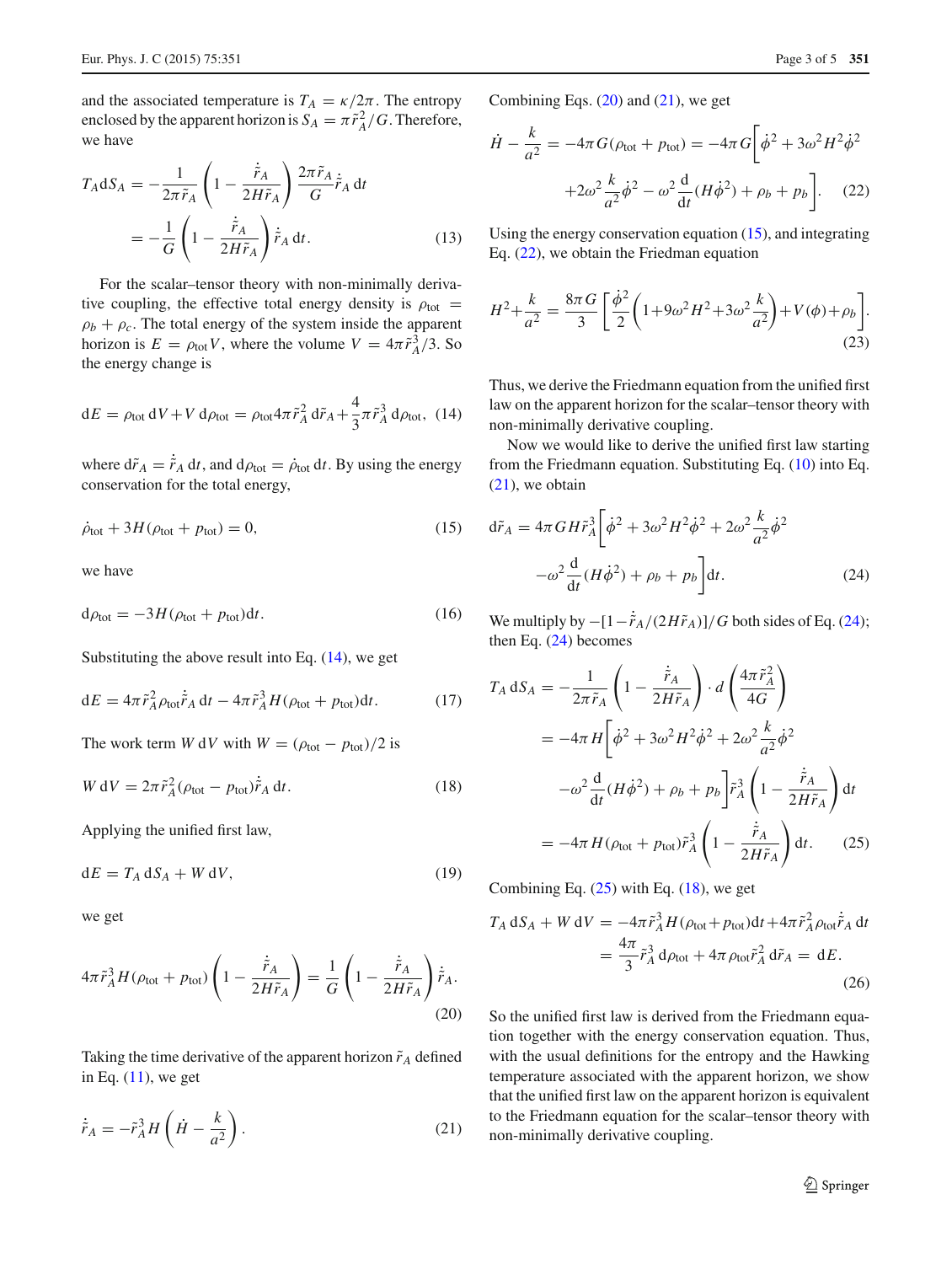#### <span id="page-3-14"></span>**4 The second law of thermodynamics on the apparent horizon**

As discussed in the previous section, the entropy of the apparent horizon is  $S_A = A/(4G) = \pi \tilde{r}_A^2/G$ , so

$$
\dot{S}_A = \frac{2\pi \tilde{r}_A}{G} \dot{\tilde{r}}_A = -\frac{2\pi \tilde{r}_A^4}{G} H\left(\dot{H} - \frac{k}{a^2}\right). \tag{27}
$$

By using the Friedmann equations  $(9)$  and  $(10)$ , we get

$$
\dot{S}_A = 3S_A H \frac{\dot{\phi}^2 + 3\omega^2 H^2 \dot{\phi}^2 + 2\omega^2 k \dot{\phi}^2 / a^2 - \omega^2 \frac{d}{dt} (H \dot{\phi}^2) + \rho_b + p_b}{\dot{\phi}^2 (1 + 9\omega^2 H^2 + 3\omega^2 k / a^2) / 2 + V(\phi) + \rho_b}
$$
  
=  $3S_A H \frac{\rho_{\text{tot}} + p_{\text{tot}}}{\rho_{\text{tot}}}$ . (28)

As long as  $\rho_{\text{tot}} + p_{\text{tot}} \ge 0$ , we have  $\dot{S}_A \ge 0$ , and the second law of thermodynamics on the apparent horizon is satisfied.

#### <span id="page-3-15"></span>**5 Conclusions**

With the usual definition of the area law of entropy  $S_A =$  $\pi \tilde{r}_A^2/(4G)$  of the apparent horizon, and the temperature  $T_A = -[1 - \tilde{r}_A/(2H\tilde{r}_A)]/(2\pi\tilde{r}_A)$ , as well as the energy conservation for the effective total energy density  $\rho_{\text{tot}}$  +  $3H(\rho_{\text{tot}} + p_{\text{tot}}) = 0$ , we show that the unified first law of thermodynamics,  $dE = T_A dS_A + W dV$ , is equivalent to the Friedmann equation for the scalar–tensor theory with non-minimally derivative coupling. The result further supports the argument that the apparent horizon is a physical boundary and the relation between the first law of thermodynamics and Friedmann equation holds for a more general theory of gravity and suggests a deep and fundamental connection between gravitation, thermodynamics, and quantum theory. Furthermore, we show that the second law of thermodynamics on the apparent horizon is also satisfied for the scalar–tensor theory with non-minimally derivative coupling as long as  $\rho_{\text{tot}} + p_{\text{tot}} \geq 0$ .

**Acknowledgments** This research was supported in part by the Natural Science Foundation of China under Grant Nos. 11175270 and 11475065, and the Program for New Century Excellent Talents in University under Grant No. NCET-12-0205.

**Open Access** This article is distributed under the terms of the Creative Commons Attribution 4.0 International License [\(http://creativecomm](http://creativecommons.org/licenses/by/4.0/) [ons.org/licenses/by/4.0/\)](http://creativecommons.org/licenses/by/4.0/), which permits unrestricted use, distribution, and reproduction in any medium, provided you give appropriate credit to the original author(s) and the source, provide a link to the Creative Commons license, and indicate if changes were made. Funded by SCOAP3.

#### <span id="page-3-0"></span>**References**

- <span id="page-3-1"></span>2. S. Hawking, Commun. Math. Phys. **43**, 199 (1975). doi[:10.1007/](http://dx.doi.org/10.1007/BF02345020) [BF02345020](http://dx.doi.org/10.1007/BF02345020)
- <span id="page-3-2"></span>3. R.M. Wald, Living Rev. Relativ. **4**, 6 (2001)
- <span id="page-3-3"></span>4. J.D. Bekenstein, Phys. Rev. D **7**, 2333 (1973). doi[:10.1103/](http://dx.doi.org/10.1103/PhysRevD.7.2333) [PhysRevD.7.2333](http://dx.doi.org/10.1103/PhysRevD.7.2333)
- <span id="page-3-4"></span>5. J.D. Bekenstein, Phys. Rev. D **23**, 287 (1981). doi[:10.1103/](http://dx.doi.org/10.1103/PhysRevD.23.287) [PhysRevD.23.287](http://dx.doi.org/10.1103/PhysRevD.23.287)
- <span id="page-3-5"></span>6. G. 't Hooft, Salamfest pp. 0284–296 (1993)
- 7. L. Susskind, J. Math. Phys. **36**, 6377 (1995). doi[:10.1063/1.531249](http://dx.doi.org/10.1063/1.531249)
- <span id="page-3-6"></span>8. E. Witten, Adv. Theor. Math. Phys. **2**, 253 (1998)
- <span id="page-3-7"></span>9. J.M. Maldacena, Adv. Theor. Math. Phys. **2**, 231 (1998)
- <span id="page-3-8"></span>10. T. Jacobson, Phys. Rev. Lett. **75**, 1260 (1995). doi[:10.1103/](http://dx.doi.org/10.1103/PhysRevLett.75.1260) [PhysRevLett.75.1260](http://dx.doi.org/10.1103/PhysRevLett.75.1260)
- <span id="page-3-9"></span>11. R.G. Cai, S.P. Kim, JHEP **0502**, 050 (2005). doi[:10.1088/](http://dx.doi.org/10.1088/1126-6708/2005/02/050) [1126-6708/2005/02/050](http://dx.doi.org/10.1088/1126-6708/2005/02/050)
- 12. M. Akbar, R.G. Cai, Phys. Rev. D **75**, 084003 (2007). doi[:10.1103/](http://dx.doi.org/10.1103/PhysRevD.75.084003) [PhysRevD.75.084003](http://dx.doi.org/10.1103/PhysRevD.75.084003)
- 13. R.G. Cai, L.M. Cao, Phys. Rev. D **75**, 064008 (2007). doi[:10.1103/](http://dx.doi.org/10.1103/PhysRevD.75.064008) [PhysRevD.75.064008](http://dx.doi.org/10.1103/PhysRevD.75.064008)
- 14. Y. Gong, B. Wang, A. Wang, JCAP **0701**, 024 (2007). doi[:10.1088/](http://dx.doi.org/10.1088/1475-7516/2007/01/024) [1475-7516/2007/01/024](http://dx.doi.org/10.1088/1475-7516/2007/01/024)
- <span id="page-3-10"></span>15. Y. Gong, A. Wang, Phys. Rev. Lett. **99**, 211301 (2007). doi[:10.](http://dx.doi.org/10.1103/PhysRevLett.99.211301) [1103/PhysRevLett.99.211301](http://dx.doi.org/10.1103/PhysRevLett.99.211301)
- <span id="page-3-16"></span>16. S.A. Hayward, Class. Quantum Gravity **15**, 3147 (1998). doi[:10.](http://dx.doi.org/10.1088/0264-9381/15/10/017) [1088/0264-9381/15/10/017](http://dx.doi.org/10.1088/0264-9381/15/10/017)
- 17. T. Padmanabhan, Class. Quantum Gravity **19**, 5387 (2002). doi[:10.](http://dx.doi.org/10.1088/0264-9381/19/21/306) [1088/0264-9381/19/21/306](http://dx.doi.org/10.1088/0264-9381/19/21/306)
- 18. T. Padmanabhan, Phys. Rep. **406**, 49 (2005). doi[:10.1016/j.](http://dx.doi.org/10.1016/j.physrep.2004.10.003) [physrep.2004.10.003](http://dx.doi.org/10.1016/j.physrep.2004.10.003)
- 19. B. Wang, Y. Gong, E. Abdalla, Phys. Rev. D **74**, 083520 (2006). doi[:10.1103/PhysRevD.74.083520](http://dx.doi.org/10.1103/PhysRevD.74.083520)
- 20. C. Eling, R. Guedens, T. Jacobson, Phys. Rev. Lett. **96**, 121301 (2006). doi[:10.1103/PhysRevLett.96.121301](http://dx.doi.org/10.1103/PhysRevLett.96.121301)
- 21. D. Kothawala, S. Sarkar, T. Padmanabhan, Phys. Lett. B **652**, 338 (2007). doi[:10.1016/j.physletb.2007.07.021](http://dx.doi.org/10.1016/j.physletb.2007.07.021)
- 22. J. Zhou, B. Wang, Y. Gong, E. Abdalla, Phys. Lett. B **652**, 86 (2007). doi[:10.1016/j.physletb.2007.06.067](http://dx.doi.org/10.1016/j.physletb.2007.06.067)
- 23. Y. Gong, B. Wang, A. Wang, Phys. Rev. D **75**, 123516 (2007). doi[:10.1103/PhysRevD.75.123516](http://dx.doi.org/10.1103/PhysRevD.75.123516)
- 24. R.G. Cai, L.M. Cao, Y.P. Hu, Class. Quantum Gravity **26**, 155018 (2009). doi[:10.1088/0264-9381/26/15/155018](http://dx.doi.org/10.1088/0264-9381/26/15/155018)
- 25. S. Hayward, R. Di Criscienzo, L. Vanzo, M. Nadalini, S. Zerbini, Class. Quantum Gravity **26**, 062001 (2009). doi[:10.1088/](http://dx.doi.org/10.1088/0264-9381/26/6/062001) [0264-9381/26/6/062001](http://dx.doi.org/10.1088/0264-9381/26/6/062001)
- 26. T. Padmanabhan, Rep. Prog. Phys. **73**, 046901 (2010). doi[:10.1088/](http://dx.doi.org/10.1088/0034-4885/73/4/046901) [0034-4885/73/4/046901](http://dx.doi.org/10.1088/0034-4885/73/4/046901)
- 27. M. Sharif, M. Zubair, JCAP **1203**, 028 (2012). doi[:10.1088/](http://dx.doi.org/10.1088/1475-7516/2012/05/E01) [1475-7516/2012/05/E01,](http://dx.doi.org/10.1088/1475-7516/2012/05/E01)[10.1088/1475-7516/2012/03/028](http://dx.doi.org/10.1088/1475-7516/2012/03/028)
- 28. M. Sharif, M. Zubair, JCAP **1311**, 042 (2013). doi[:10.1088/](http://dx.doi.org/10.1088/1475-7516/2013/11/042) [1475-7516/2013/11/042](http://dx.doi.org/10.1088/1475-7516/2013/11/042)
- 29. T. Padmanabhan, Gen. Relativ. Gravit. **46**, 1673 (2014). doi[:10.](http://dx.doi.org/10.1007/s10714-014-1673-7) [1007/s10714-014-1673-7](http://dx.doi.org/10.1007/s10714-014-1673-7)
- 30. P. Bintruy, A. Helou, The Apparent Universe (2014). [arXiv:1406.1658](http://arxiv.org/abs/1406.1658)
- 31. S. Mitra, S. Saha, S. Chakraborty, Adv. High Energy Phys. **2015**, 430764 (2015). doi[:10.1155/2015/430764](http://dx.doi.org/10.1155/2015/430764)
- <span id="page-3-11"></span>32. A. Helou, Dynamics of the cosmological apparent horizon: surface gravity & temperature (2015). [arXiv:1502.04235](http://arxiv.org/abs/1502.04235)
- <span id="page-3-12"></span>33. C. Brans, R. Dicke, Phys. Rev. **124**, 925 (1961). doi[:10.1103/](http://dx.doi.org/10.1103/PhysRev.124.925) [PhysRev.124.925](http://dx.doi.org/10.1103/PhysRev.124.925)
- <span id="page-3-13"></span>34. G.W. Horndeski, Int. J. Theor. Phys. **10**, 363 (1974). doi[:10.1007/](http://dx.doi.org/10.1007/BF01807638) [BF01807638](http://dx.doi.org/10.1007/BF01807638)
- 35. L. Amendola, Phys. Lett. B **301**, 175 (1993). doi[:10.1016/](http://dx.doi.org/10.1016/0370-2693(93)90685-B) [0370-2693\(93\)90685-B](http://dx.doi.org/10.1016/0370-2693(93)90685-B)
- 36. S. Capozziello, G. Lambiase, Gen. Relativ. Gravit. **31**, 1005 (1999). doi[:10.1023/A:1026631531309](http://dx.doi.org/10.1023/A:1026631531309)